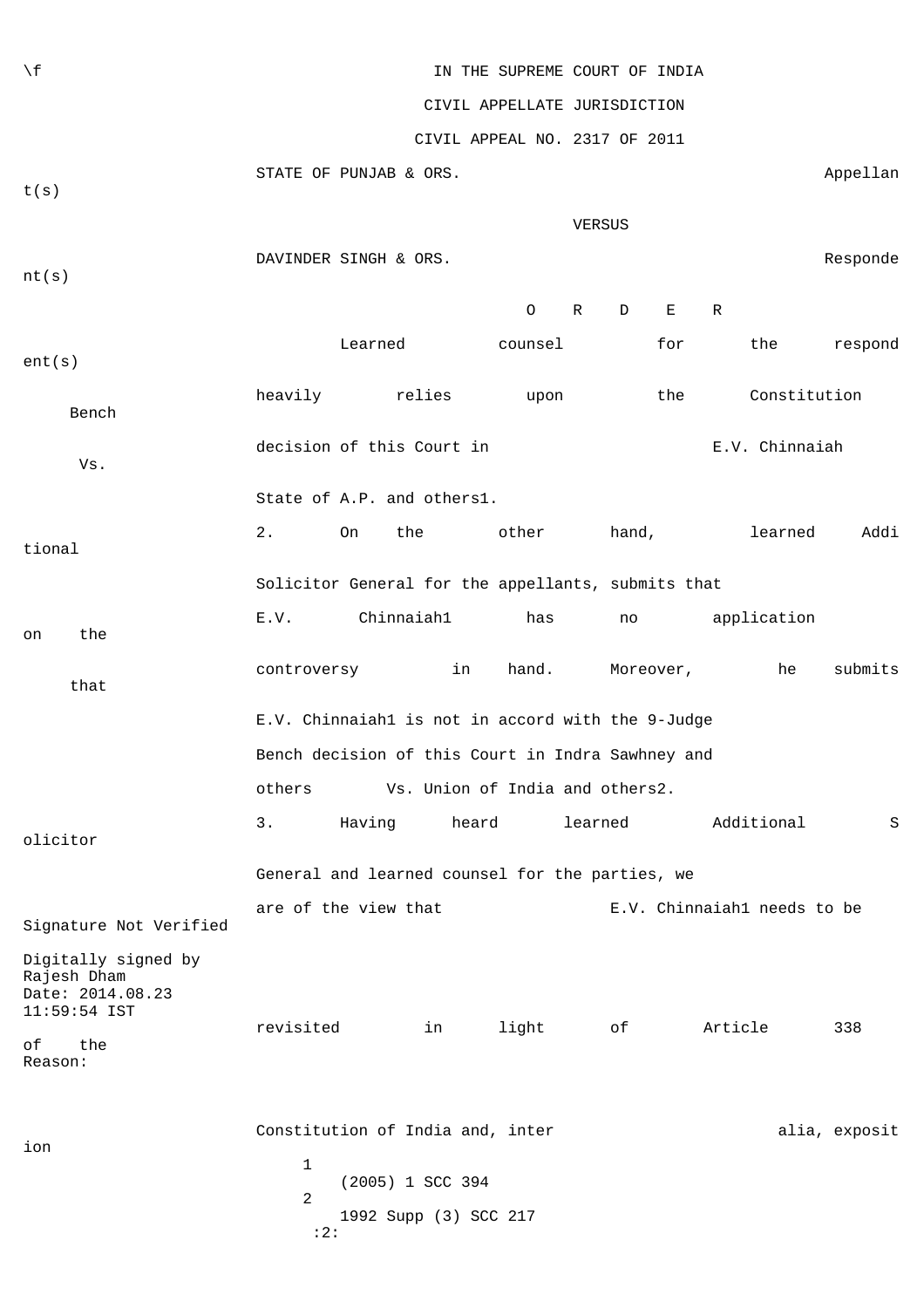of law in Indra Sawhney2.

4. Moreover, the matter also involves interpretation and interplay between Article 16(1), Article 16(4), Article 338 and Article 341 of the Constitution of India as well. 5. In this view of the matter, we refer the matter for consideration of the above aspects by the larger Bench. 6. Let the matter be placed before the Chief Justice on administrative side for appropriate order. ........................CJI. (R.M. LODHA) ..........................J. (KURIAN JOSEPH) NEW DELHI;<br>AUGUST 20, 2014 (ROHINTON FALI NARIMAN) (ROHINTON FALI NARIMAN) IN THE SUPREME COURT OF INDIA CIVIL APPELLATE JURISDICTION CIVIL APPEAL NO. 5586 OF 2010 HARYANA DHANAK SEWA SAMITI APPELLANT (s) VERSUS STATE OF HARYANA & ORS.<br>
WITH Respondent(s) WITH WITH CIVIL APPEAL NO. 5589 OF 2010 CIVIL APPEAL NO. 5597 OF 2010 CIVIL APPEAL NO. 5593 OF 2010 CIVIL APPEAL NO. 5598 OF 2010 CIVIL APPEAL NO. 5600 OF 2010 CIVIL APPEAL NOS. 5595-5596 OF 2010 CIVIL APPEAL NO. 5587 OF 2010 SPECIAL LEAVE PETITION (CIVIL) NO. 30766 OF 2010 TRANSFERRED CASE (CIVIL) NO. 37 OF 2011

TRANSFERRED CASE (CIVIL) NO. 38 OF 2011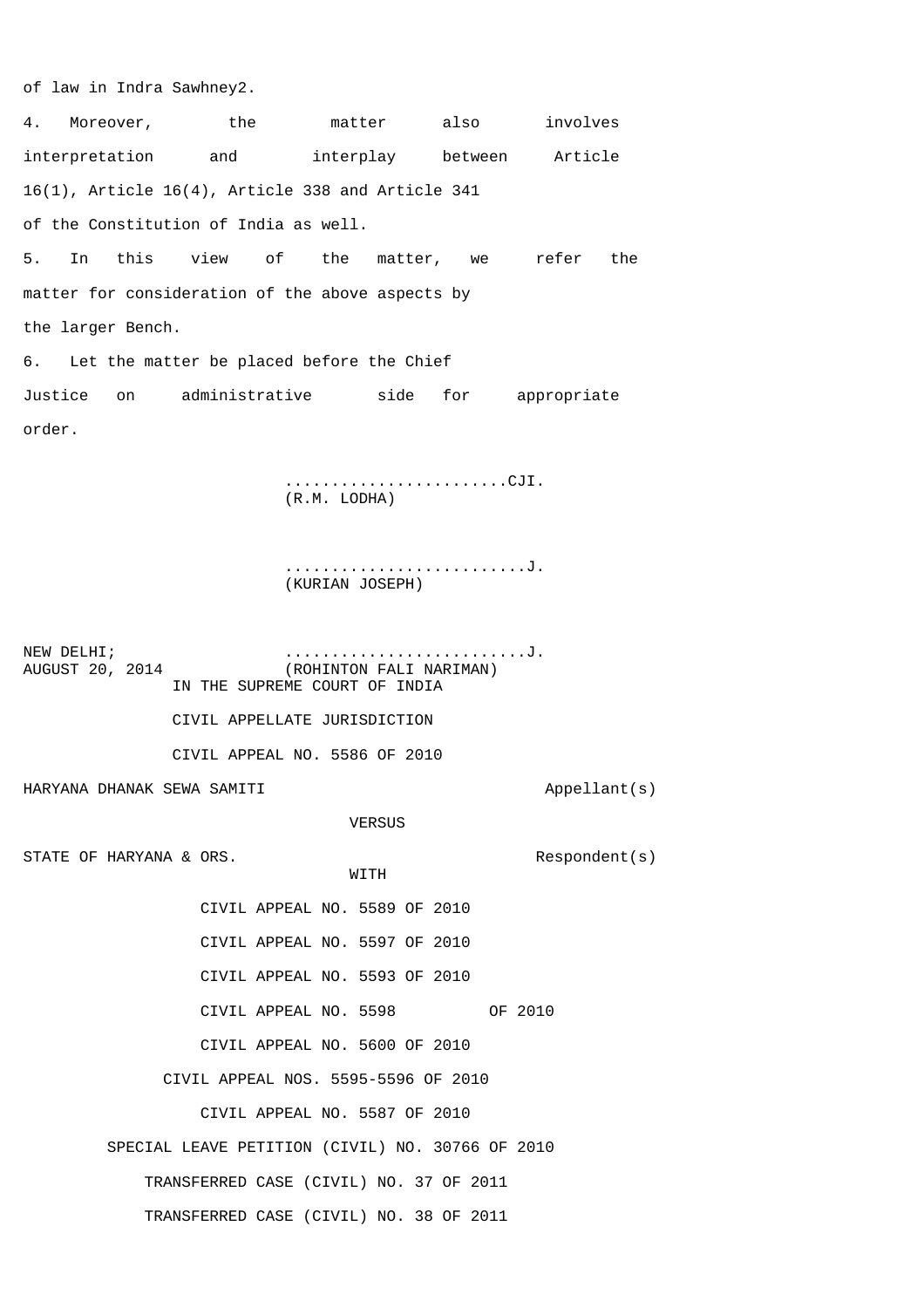CIVIL APPEAL NO. 2318 OF 2011 CIVIL APPEAL NO. 2324 OF 2011 SPECIAL LEAVE PETITION (CIVIL) NOS. 5454-5459 OF 2011 SPECIAL LEAVE PETITION (CIVIL) NO. 8701 OF 2011 SPECIAL LEAVE PETITION (CIVIL) NOS. 36500-36501 OF 2011 CIVIL APPEAL NO. 289 OF 2014 O R D E R Learned senior counsel and learned counsel for the parties submit that the issues involved in :2: these matters are identical with the issues involved in Civil Appeal No. 2317 of 2011. 2. In terms of the separate order passed by us today in Civil Appeal No. 2317 of 2011 referring the matter for consideration by the larger Bench, these matters also need to be referred to the larger Bench for consideration of constitutional questions noted in that order. We order accordingly. 3. Let these matters be placed before the Chief Justice on administrative side for appropriate order.

> ........................CJI. (R.M. LODHA)

> ..........................J. (KURIAN JOSEPH)

NEW DELHI;<br>AUGUST 20, 2014 (ROHINTON FALI NARIMAN) (ROHINTON FALI NARIMAN) :1: ITEM NOS.101 + 121 COURT NO.1 SECTION IV S U P R E M E C O U R T O F I N D I A RECORD OF PROCEEDINGS CIVIL APPEAL NO. 5586/2010 HARYANA DHANAK SEWA SAMITI APPELLANT (s)

VERSUS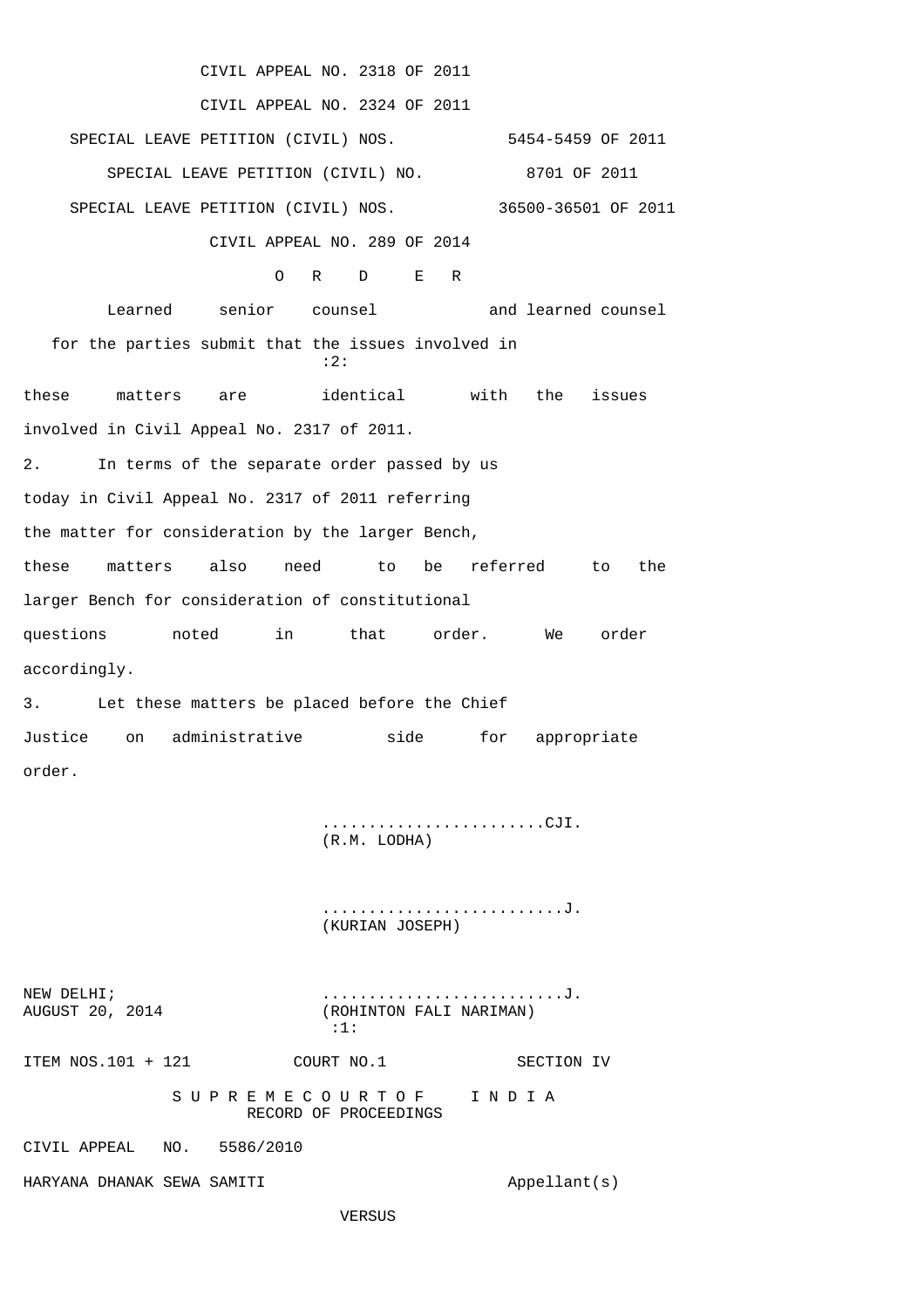STATE OF HARYANA & ORS. The second second second second second second second second second second second second second second second second second second second second second second second second second second second secon

(with appln. (s) for impleadment as party respondent and impleadment as party respondent and impleadment as party respondent and substitution and c/delay in filing substitution appln. and exemption from filing O.T. and office report)

## WITH

C.A. No. 5589/2010 (With appln.(s) for substitution and c/delay in filing substitution appln and exemption from filing O.T. and impleadment as party respondent)

- C.A. No. 5597/2010 (With appln.(s) for impleadment as party respondent and substitution and c/delay in filing substitution appln and exemption from filing O.T.)
- C.A. No. 5593/2010 (With appln.(s) for impleadment as party respondent and substitution and c/delay in filing substitution appln and exemption from filing O.T.)
- C.A. No. 5598/2010 (With appln.(s) for impleadment as party respondent and substitution and exemption from filing O.T.)
- C.A. No. 5600/2010 (With appln.(s) for impleadment as party respondent and office report)
- C.A. No. 5595-5596/2010
- C.A. No. 5587/2010 (With appln.(s) for impleadment as party respondent and substitution and c/delay in filing substitution appln and exemption from filing O.T.) :2:
- C.A. No. 2317/2011 (with appln.(s) for early hearing and impleadment and intervention and vacating stay and office report)
- SLP(C) No. 30766/2010 (With Interim Relief and Office Report)
- T.C.(C) No. 37/2011
- T.C.(C) No. 38/2011
- C.A. No. 2318/2011 (With Office Report)
- C.A. No. 2324/2011 (With appln.(s) for c/delay in filing SLP and intervention)
- SLP(C) No. 5454-5459/2011 (With appln.(s) for permission to file additional documents and Interim Relief)
- SLP(C) No. 8701/2011 (With Interim Relief and Office Report)
- SLP(C) No. 36500-36501/2011 (With appln.(s) for c/delay in filing SLP and c/delay in refiling SLP and Interim Relief and Office Report)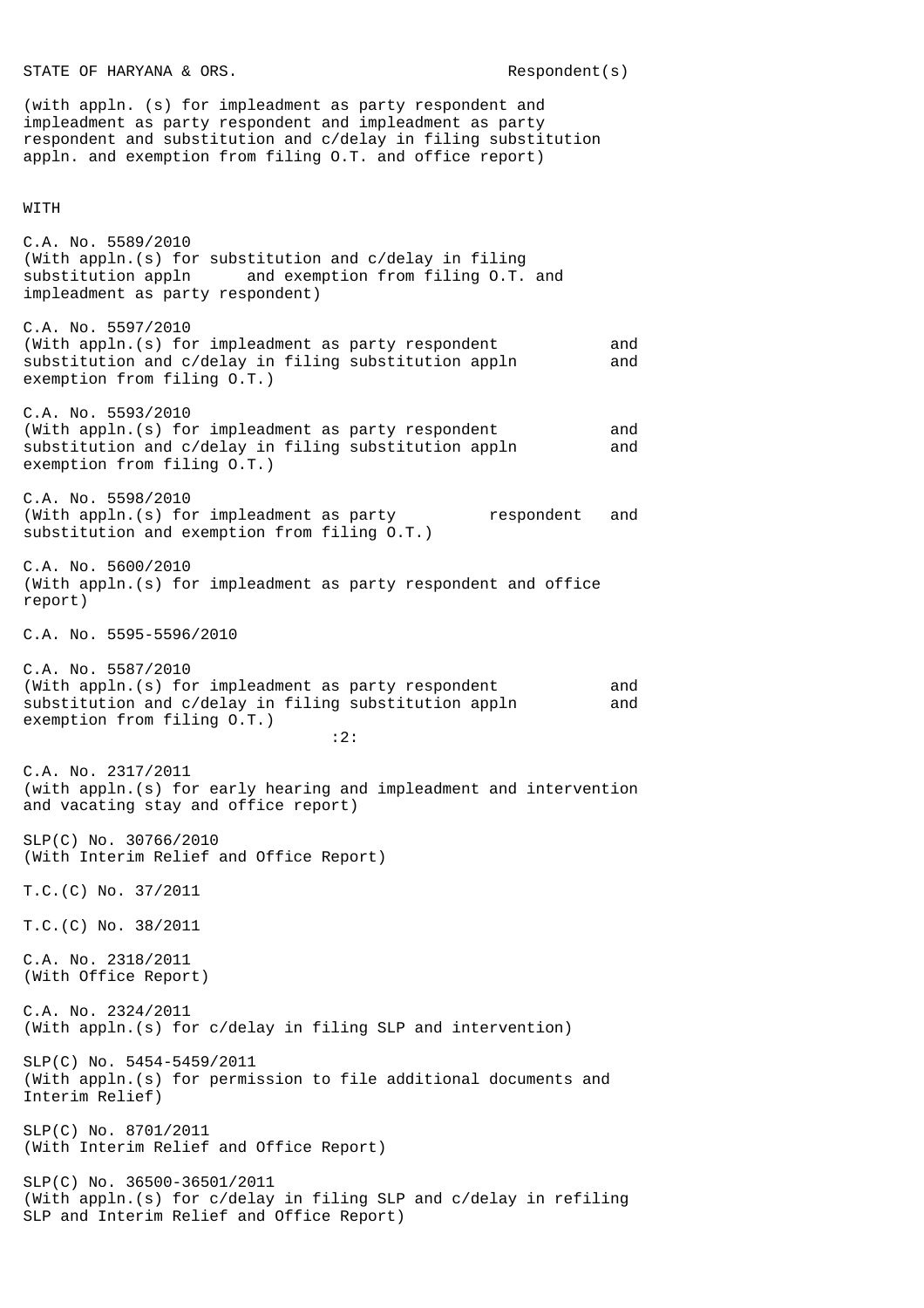C.A. No. 289/2014 (With Office Report) Date : 20/08/2014 These matters were called on for hearing today. CORAM : HON'BLE THE CHIEF JUSTICE HON'BLE MR. JUSTICE KURIAN JOSEPH HON'BLE MR. JUSTICE ROHINTON FALI NARIMAN For Appellant(s) Mr. L. Nageswara Rao, A.S.G. Mr. Ajay Bansal, A.A.G. Mr. Gourav Yadav, Adv. Mr. Kuldip Singh, Adv. Mr. Gurbachan Singh, Adv. Mr. Jagjit Singh Chhabra ,Adv. Mr. Shivraj Gaonkar, Adv. Mr. Nayank Pandey, Adv. Mr. B. K. Satija ,Adv. :3: Mr. R. Venkataramani, Sr. Adv.<br>Mr. Vinay Kumar Garg, Adv. Vinay Kumar Garg , Adv. Mr. Neeraj Kr. Sharma, Adv. Ms. Neelam Singh, Adv. Mr. Shodhan Babu, Adv. Mr. Yashraj Bundela, Adv. Mr. Rakesh Mishra, Adv. Mr. R. Venkataramani, Sr. Adv. Mr. Rakesh K. Khanna, Sr. Adv. Mr. Vinay Kumar Garg ,Adv. Ms. Seema Rao, Adv. Mr. Mohit Nagar, Adv. Ms. Shefali Jain, Adv. Mr. Rakesh Mishra, Adv. Mr. P.N. Misra, Sr. Adv. Mr. Manjit Singh, A.A.G. Ms. Vivekta Singh, Adv. Ms. Nupur Choudhary, Adv. Mr. Kamal Mohan Gupta ,Adv. Mr. R. D. Upadhyay ,Adv. Mr. Kuldip Singh ,Adv. Mr. Manoj Swarup, Adv. Mr. Karan Kapoor, Adv. Mr. Rohit Kumar Singh ,Adv. Ms. Roopa Paul, Adv. Mr. S.C. Paul, Adv. Mr. Satyendra Kumar ,Adv. Mr. Ajay Pal ,Adv. Mr. Khwairakpam Nobin Singh ,Adv. Mr. Jagjit Singh Chhabra ,Adv. For Respondent(s) Mr. A. Subba Rao, Adv. Ms. Niranjana Singh ,Adv.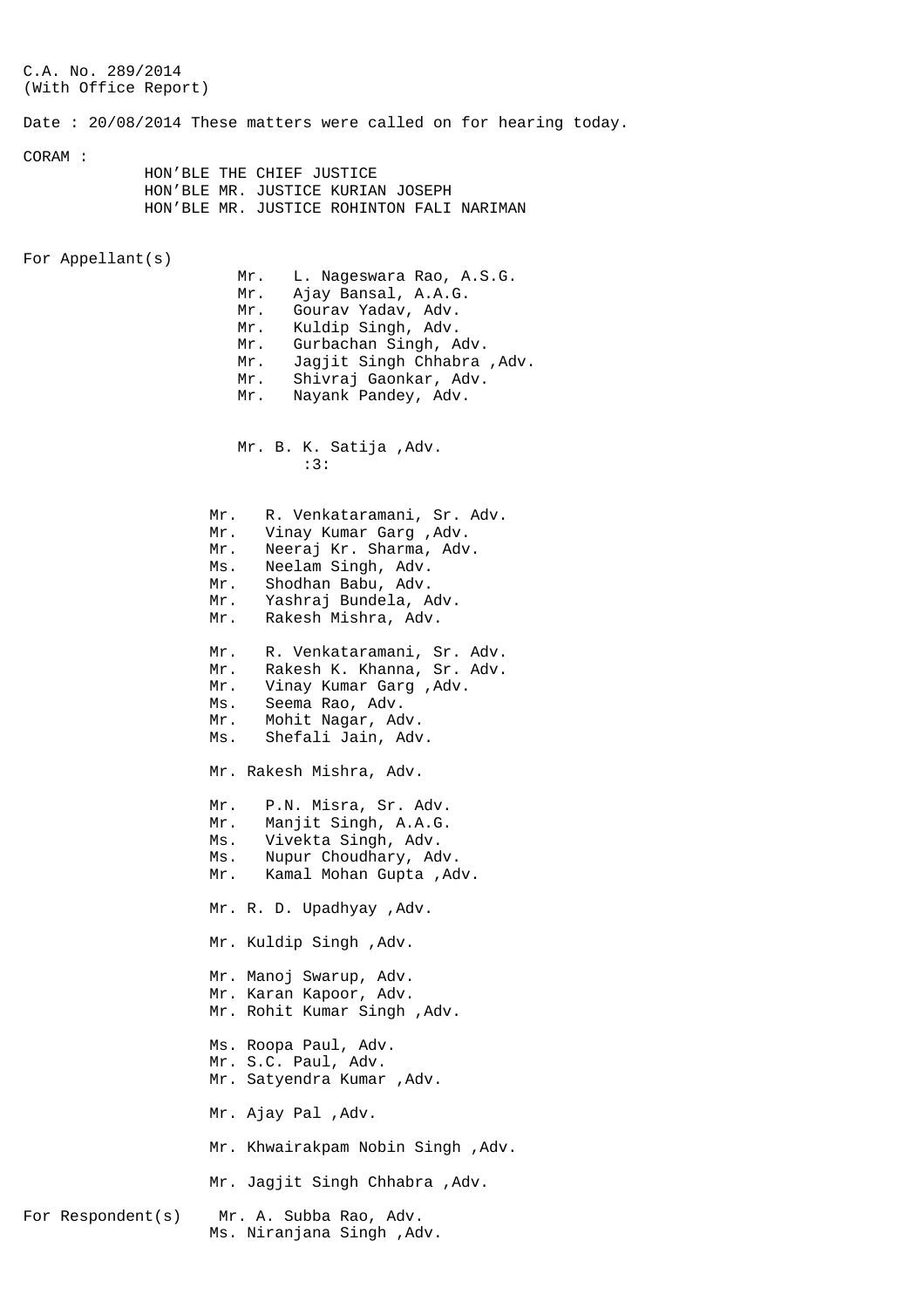Mr. Ram Bhaj, Adv. Mr. L. Nageswara Rao, A.S.G. Mr. Ajay Bansal, A.A.G. Mr. Gourav Yadav, Adv. Mr. Kuldip Singh, Adv. Mr. Jagjit Singh Chhabra ,Adv. :4: Mr. Manjit Singh, A.A.G. Ms. Vivekta Singh, Adv. Ms. Nupur Choudhary, Adv. Mr. Kamal Mohan Gupta ,Adv. Dr. K.S. Chauhan, Adv. Mr. P. K. Jayakrishnan ,Adv. Mr. Ajit K. Ekka, Adv. Mr. Ravi Prakash, Adv. Mr. S.C. Paul, Adv. Ms. Roopa Paul, Adv. Ms. Rekha Pandey ,Adv. Mr. Brij Bhusan, Adv. Mr. Shiv Pujan Singh, Adv. Mr. Parmanand Pandey ,Adv. Mr. S.C. Paul, Adv. Mr. Resham Singh, Adv. Mr. Satyendra Kumar ,Adv. Mr. S.C. Paul, Adv. Ms. Roopa Paul, Adv. Mr. Satyendra Kumar ,Adv. Mr. Resham Singh, Adv. Mr. Satyendra Kumar ,Adv. Ms. Naresh Bakshi ,Adv. Ms. S. Janani ,Adv. M/s. Mahalakshmi Balaji & Co. Mr. R.K. Gupta, Adv. Mr. Shekhar Kumar ,Adv. Mr. B.P. Gupta, Adv. Mr. Vipin Kumar Jai ,Adv. Mr. P. Soma Sundaram ,Adv. Mr. Tushar Bakshi ,Adv. :5:

 Mr. Debasis Misra ,Adv. Mr. Rahul Gupta, Adv. Mr. Rakesh Dahiya, Adv.